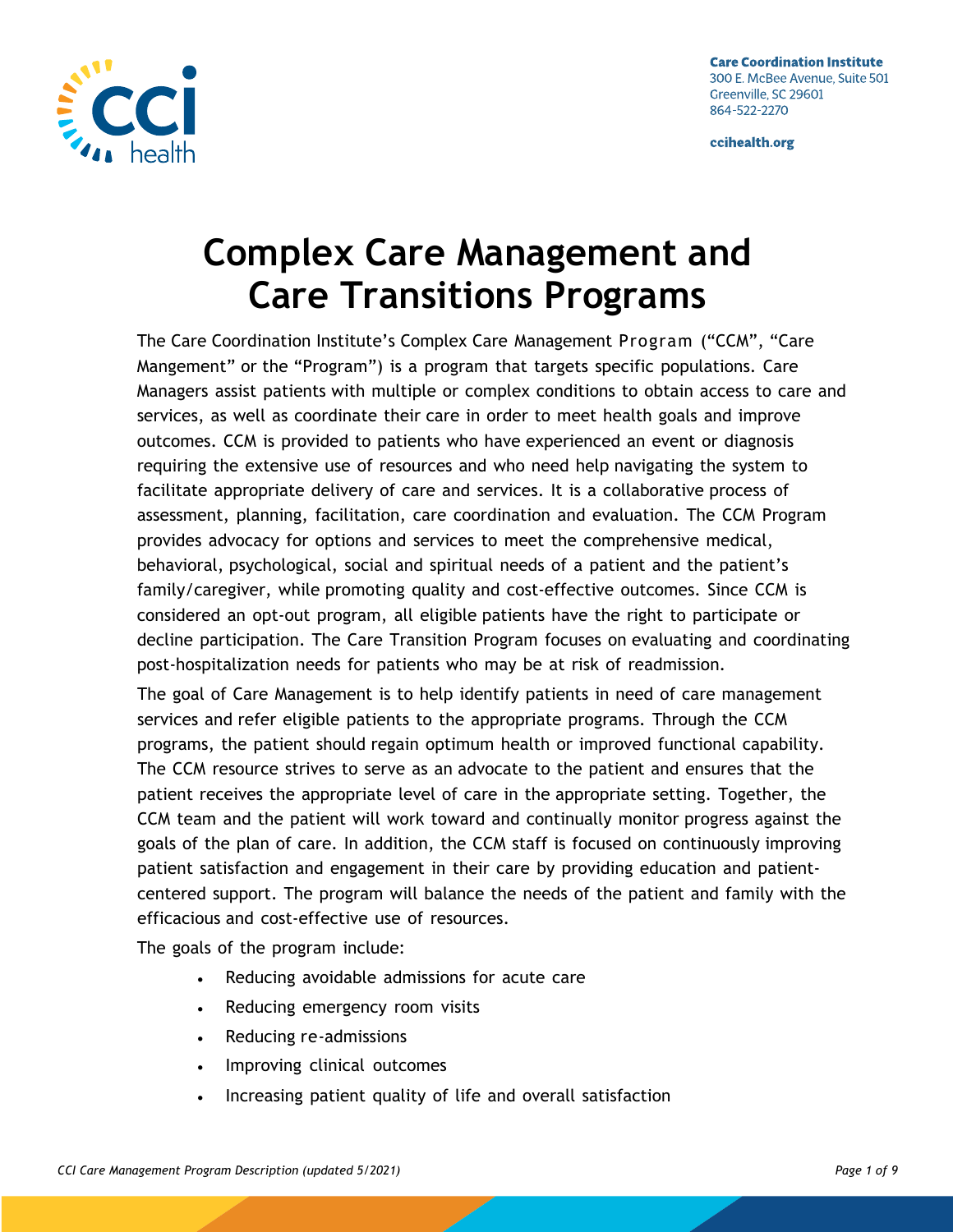

• Reducing duplication of services and avoidable cost

#### **A. Services**

The scope of services provided to the patient includes:

- 1. Assessment of health status
- 2. Education on the CCM program and their condition
- 3. Development of a care plan with goals, barriers and self-management goals
- 4. Assessment of progress against the care management plans for the patient, treatment plans, and evaluation of adherence
- 5. Prescribed treatment, interventions or regimens
- 6. Regularly scheduled contact with the Care Manager based on acuity
- 7. Assistance in navigating and collaborating with health plans, other practitioners, community resources and vendors regarding treatment plans
- 8. Supporting transitional care between inpatient and other facility or home
- 9. Discussion with interdisciplinary team to review treatment plan and discuss interventions

#### **B. Evidence-based Care**

| <b>Table 1.1: Evidence-Based Guidelines</b>            |                                                                                                                                                                                                   |  |
|--------------------------------------------------------|---------------------------------------------------------------------------------------------------------------------------------------------------------------------------------------------------|--|
| Condition                                              | <b>Evidence-Based Guidelines</b>                                                                                                                                                                  |  |
| <b>Diabetes</b>                                        | ADA Standards of Medical Care in Diabetes 2020. The Journal of<br>Clinical and Applied Research and Education.                                                                                    |  |
| <b>Congestive Heart Failure</b><br>(CJF)               | 2017 ACC/AHA/HFSA Focused Update of the 2013 ACCF/AHA<br>Guideline for the Management of Heart Failure                                                                                            |  |
| <b>Chronic Obstructive</b><br><b>Pulmonary Disease</b> | Global Strategy for the Diagnosis, Management and Prevention of<br>Chronic Obstructive Pulmonary Disease 2020 Report.                                                                             |  |
| Asthma                                                 | NHLBI National Asthma Education and Prevention Program, Third<br>Expert Panel on the Diagnosis and Management of Asthma. Expert<br>Panel Report 3: Guidelines for the Diagnosis and Management of |  |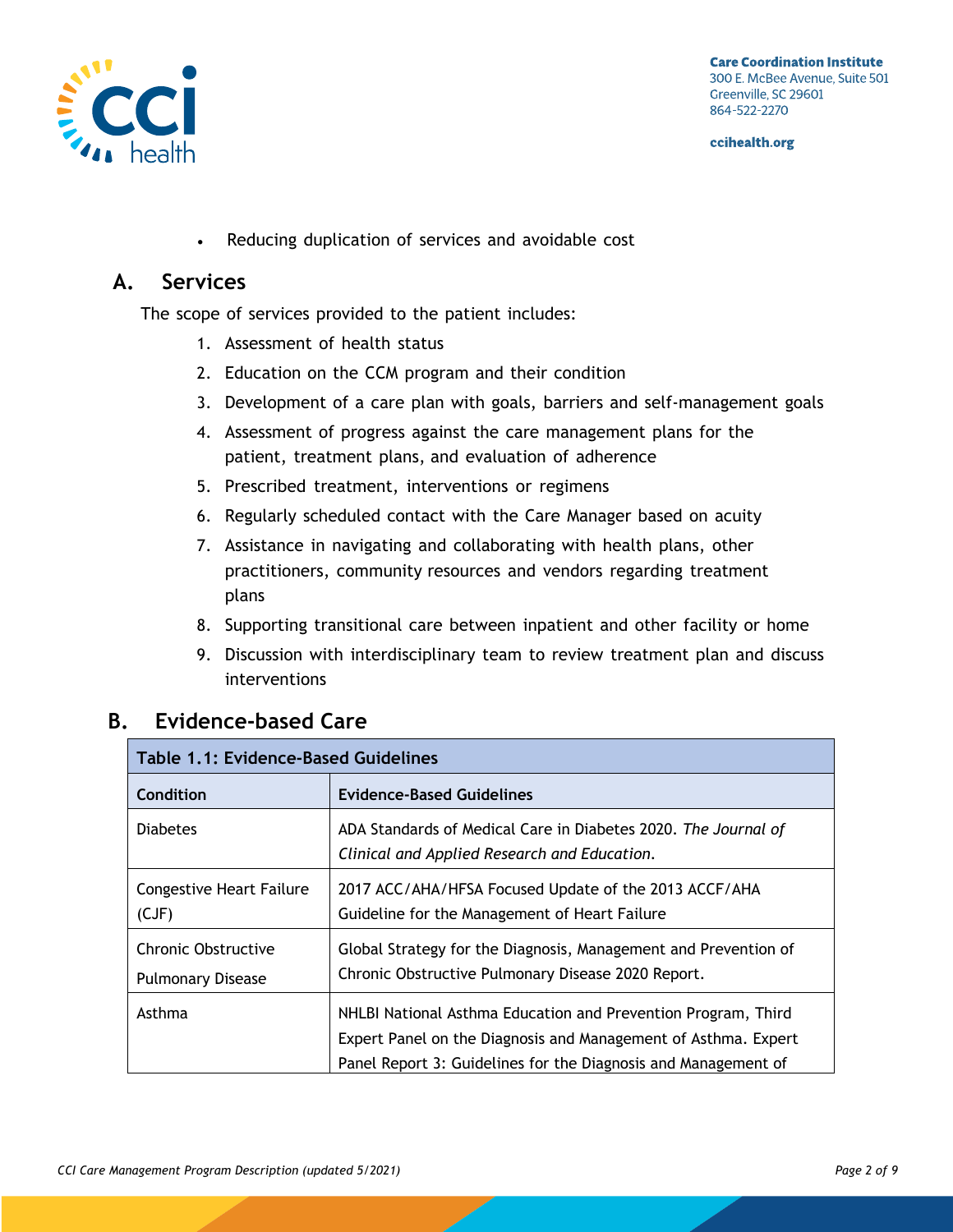

|                | Asthma. Bethesda (MD): National Heart, Lung, and Blood Institute<br>(US); 2007 Aug.                                                        |
|----------------|--------------------------------------------------------------------------------------------------------------------------------------------|
| Hypertension   | AAFP/ACP Pharmacologic Treatment of Hypertension in Adults Aged<br>60 Years or Older to Higher Versus Lower Blood Pressure Targets<br>2017 |
| Hyperlipidemia | AHA/ACC Guideline on the Management of Blood Cholesterol-2018                                                                              |

The Care Managers use evidence-based clinical guidelines approved by the Care Coordination Institute (CCI), the Prisma Health Network's Quality and Care Delivery Committee (QCDC), and best practices by the Case Management Society of America, as well as guidelines built into the care coordination platform to conduct assessments, build care plans, identify interventions and suggest patient education. Guidelines/best practices built into the platform include HEDIS, NCQA, 5-Star, Care Management Care Pathways, America Diabetes Association and GOLD standards. Care Managers use decision support tools via Care Coordination Platform and EPIC, such as electronic reminders, alerts, and order sets. In addition, patients are provided with education resources based on the above guidelines to promote self-care and engagement in their own health. Care Managers also receive best practice training in motivational interviewing to support patient outcomes (see Table 1.1 above).

## **C. Care Management Systems**

CCM documentation is within the care coordination platform. All documentation in the platform automatically records the staff, date, and time of interaction with the patient. It also contains automated prompts and flags to remind Care Managers to take action. Additionally, the care coordination platform and algorithms are based on evidence-based guidelines and best practices. Communication with providers is accomplished through telephone encounters in the electronic health record (EHR) or via fax or telephone for providers using EHR's not accessed by CCMs.

## **D. Eligibility Criteria**

Using Milliman's MedInsight risk stratification tool, eligible patients are proactively identified for care management which pulls in clinical, utilization, readmission, emergency department usage, hospital discharge, pharmacy and claims/billing. In addition to identifying patients through eligible criteria, referrals are also made through the Condition Management program, discharge planners, utilization management analysis,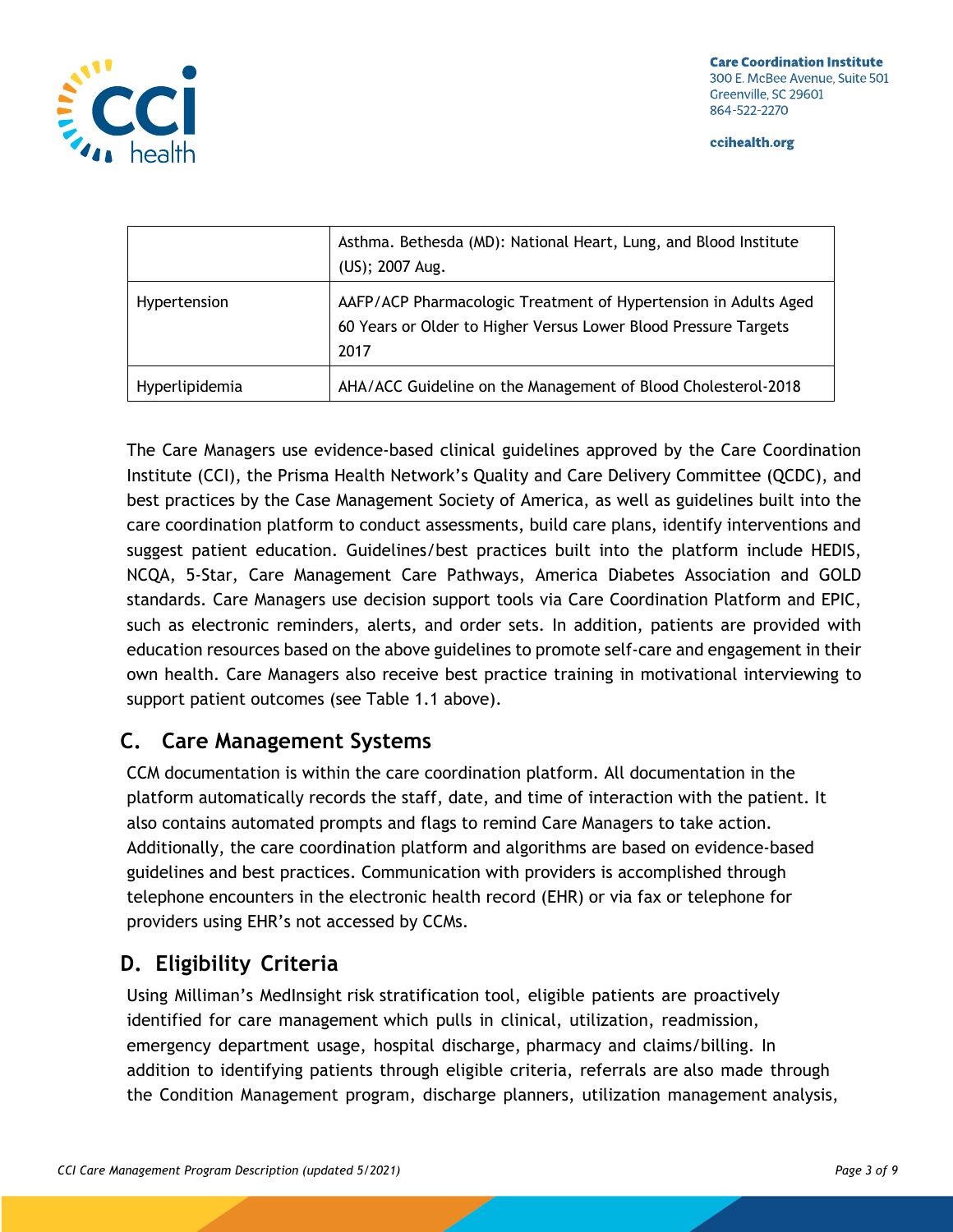**Care Coordination Institute** 300 E. McBee Avenue, Suite 501 Greenville, SC 29601 864-522-2270

ccihealth.org



the Nurse Hotline and payers. Patients are also referred into the program from providers or the patient and family/caregiver themselves. Care Managers will review data from these sources to identify patients as eligible. When a patient is identified as eligible, they are stratified based on their risk score. This stratification identifies the level of intervention.

Criteria for identifying patients who are eligible for the program includes:

- I. Frequent ED visits
- II. Multiple hospital admissions
- III. Life threatening event or diagnosis
- IV. Risk of readmission within 30 to 90 days
- V. Complexity of services needed
- VI. Poor or no social support
- VII. Noncompliance to treatment plan
- VIII. Duplication of services
- IX. Poor quality of life
- X. Unmet needs identified

A patient is not eligible for Care Management if:

- I. Long term care residents
- II. Referred to hospice
- III. Transplant
- IV. High risk obstetrics
- V. Any agreed upon exclusions

The CCM Department has determined graduation and discharge criteria. The graduation criteria are used when moving a patient from a high-touch intervention to a lower-touch intervention, graduating them from the program or transitioning them to Condition Management. The discharge criterion includes:

- I. The majority of Care Management goals have been met
- II. Expiration
- III. Eligibility (based on referral criteria or contracts)
- IV. Geography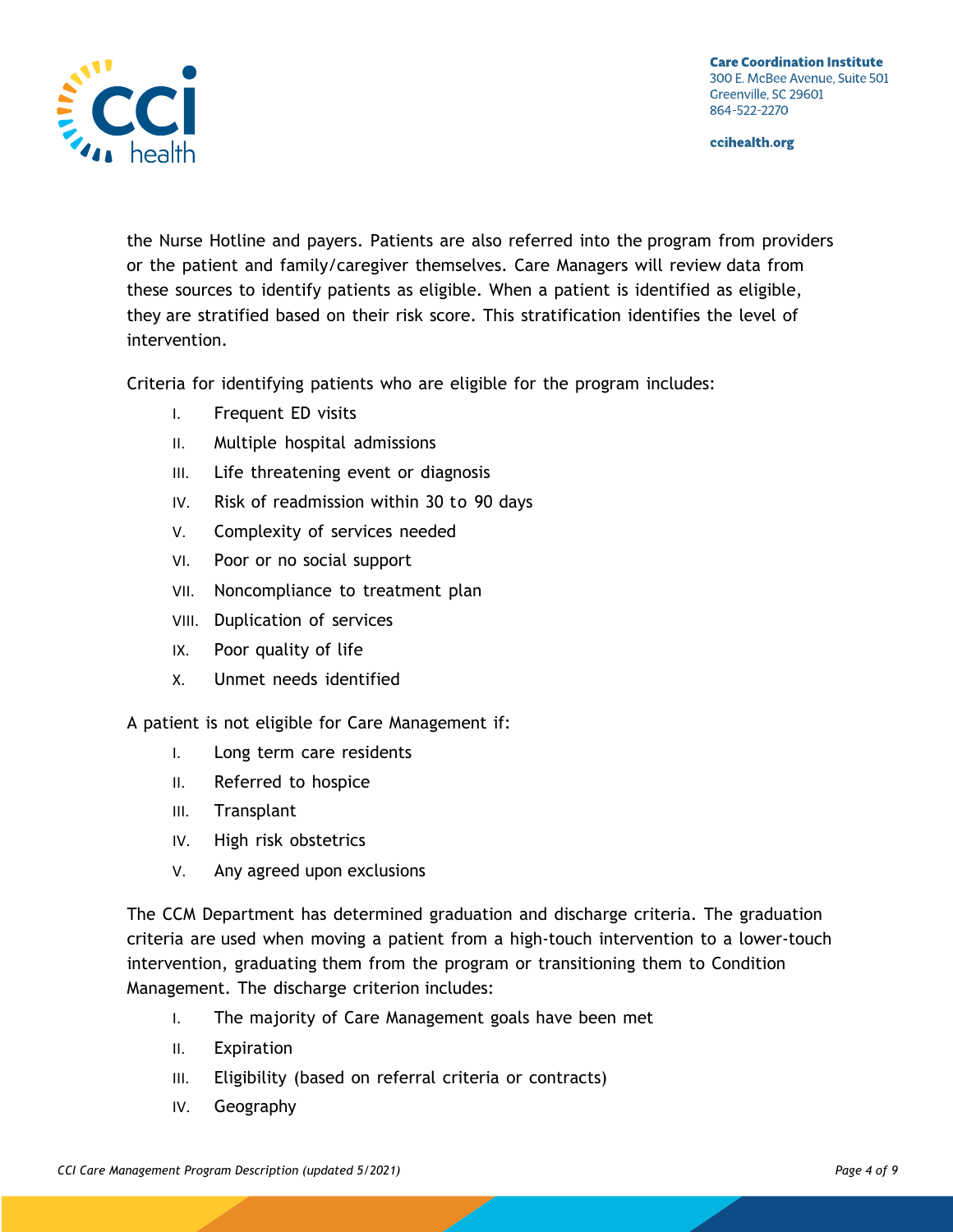

- V. Hospice
- VI. Long term care
- VII. Transplant

The discharge criteria will be reviewed at the beginning of the program with the patient/caregiver. The graduation criteria are discussed at length with the patient/caregiver in terms of the patient's individual goals. Discharge from the program, graduation from a risk level or transition to Condition Management will be documented in the patient's record. The patient and or family/caregiver will be notified of the change verbally within 5 business days. If the Care Manager is unable to let the patient/family know verbally, then they will mail a letter and/or email the patient through the patient portal. This communication is documented in the care coordination platform.

#### **E. Interventions**

Intervention strategies are based on the level of risk or the severity of the condition. These interventions are tied to alerts and triggers for the Care Manager within the care coordination platform. The intervention strategies will be adjusted as the patient is reevaluated or assessed against their care plan. The CCM program has established a timeline for interventions as noted in the Table 1.2. The use of these strategies varies on the risk level of the patient.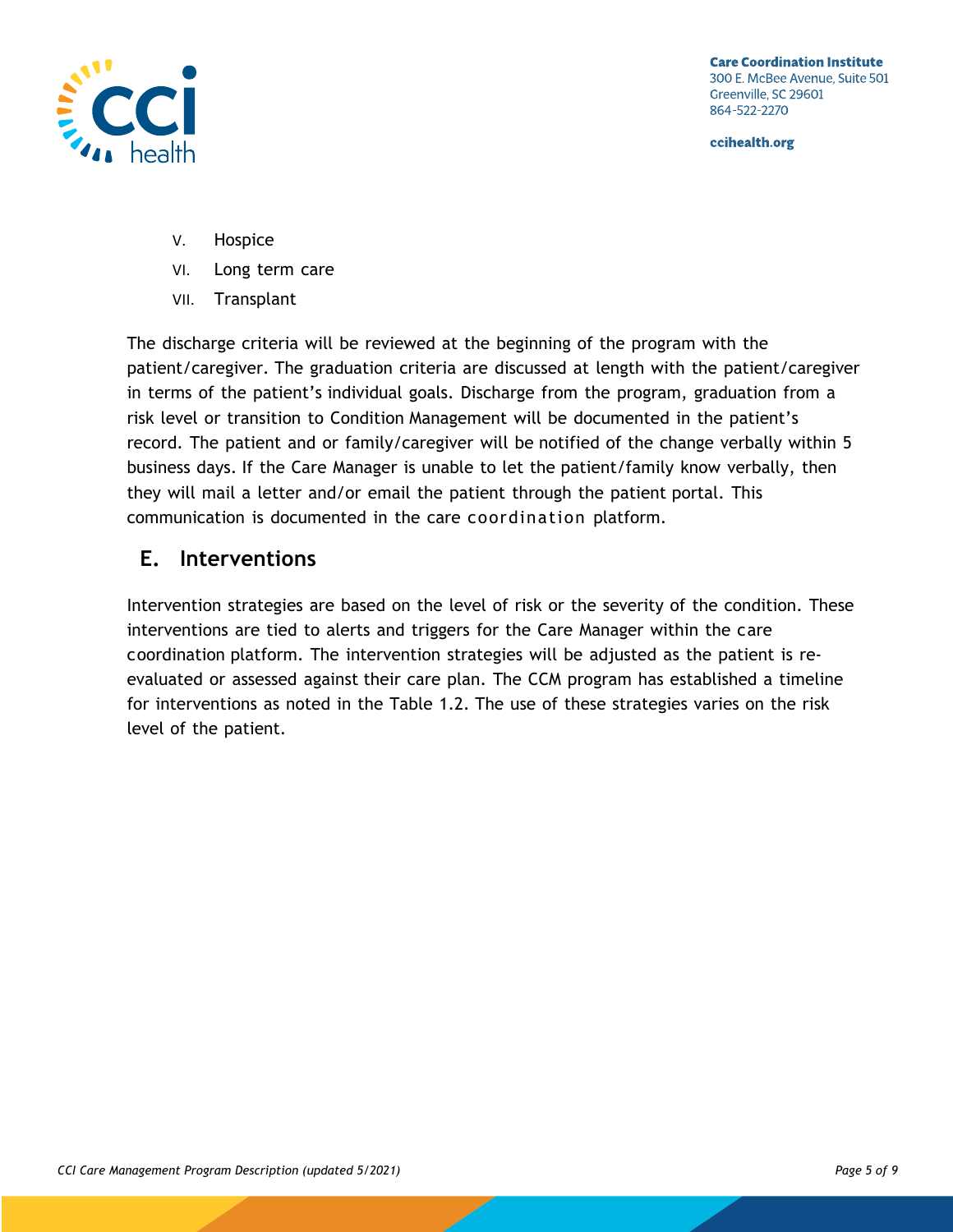

| <b>Table 1.2 Interventions</b>                                                                                                                                                                                                                                                                                                                                                                                                        |                                                                                                                                             |  |  |
|---------------------------------------------------------------------------------------------------------------------------------------------------------------------------------------------------------------------------------------------------------------------------------------------------------------------------------------------------------------------------------------------------------------------------------------|---------------------------------------------------------------------------------------------------------------------------------------------|--|--|
| <b>Intervention Level</b>                                                                                                                                                                                                                                                                                                                                                                                                             | <b>Contact Schedule</b>                                                                                                                     |  |  |
| <b>High Criteria Guidelines:</b><br>New enrollment or not progressing with goals<br>Recent ED or inpatient utilization<br>$\bullet$<br>Missed appointments<br>Poor or no social support/unstable social situation<br>Barriers & unmet needs<br>Noncompliance<br>Establishing care with multiple new providers<br>Receiving Home Health services or STR<br>(weekly contact with appropriate staff<br>after first contact with patient) | Twice Weekly / 1-2<br><b>Times Weekly</b><br>First call being to patient<br>within 3 days, post<br>discharge or ED visit (if<br>applicable) |  |  |
| <b>Medium Criteria Guidelines:</b><br>Progressing with goals/barriers being resolved<br>Increased compliance with appointments<br>Decreased ED or inpatient utilization<br>Improved compliance                                                                                                                                                                                                                                        | Every 2-4 Weeks                                                                                                                             |  |  |
| Low Criteria Guidelines:<br>Meeting 80% goals or minimum barriers<br>Good support system<br>No missed appointments<br>No ED or inpatient utilization                                                                                                                                                                                                                                                                                  | Every 1-2 Months                                                                                                                            |  |  |

Z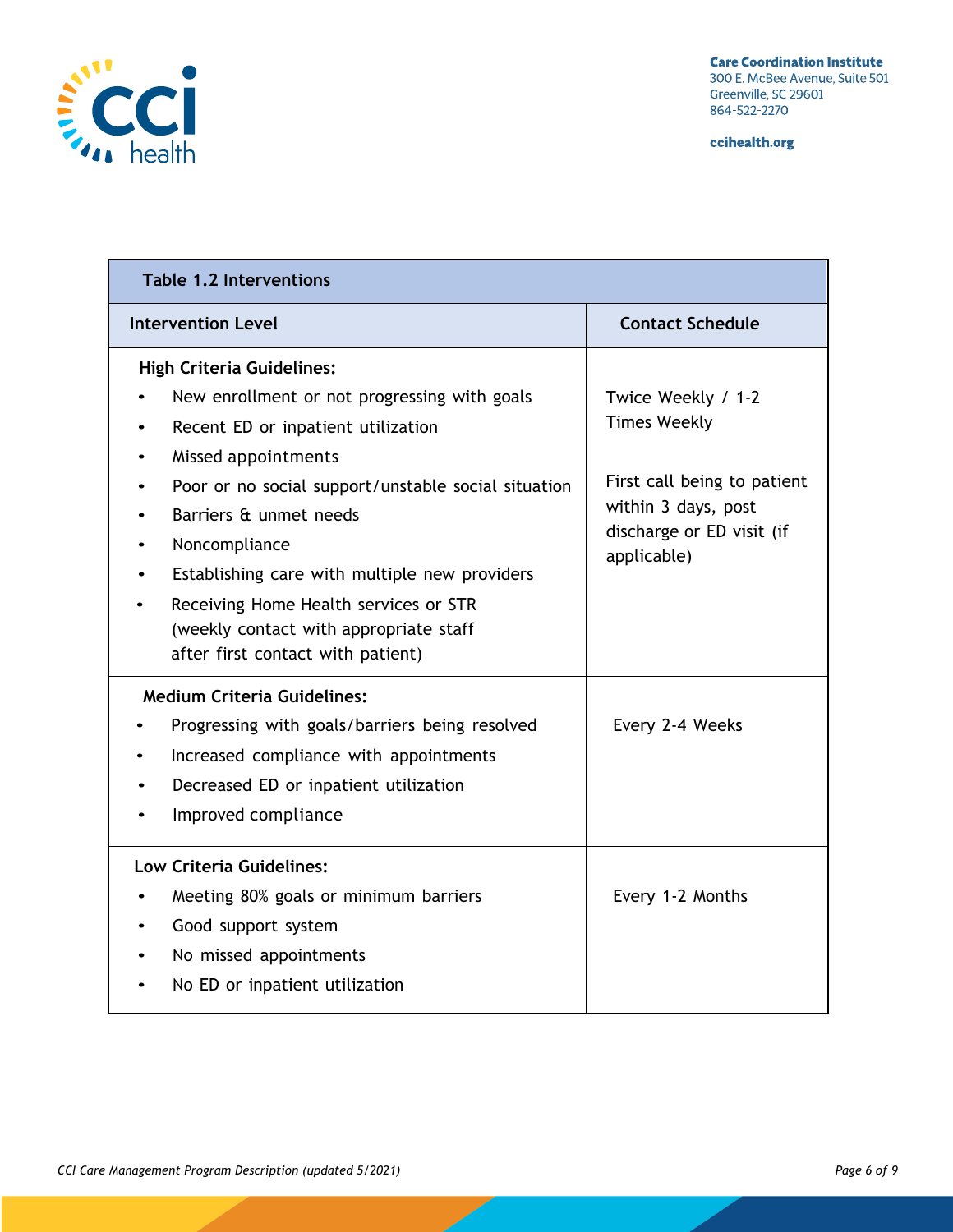

## **F. Resourcing/Case Load**

Staffing ratios are based on acuity of the members assigned to each Care Manager. Approximate RN Care Manager Ratios are one nurse per 100 high-risk acuity members and a compliment of moderate acuity members of which are also supported by a health coach and a social worker. Staffing ratios are also based on geography, patient satisfaction, performance outcomes, and complexity of patient population, changes in volume of patient cases and whether a patient is part of a bundled payment program. The care coordination platform reports on the level of productivity to monitor the effectives of the established ratio. In the event that a Care Manager's case load becomes excessive, the Care Coordination Institute will reassign the case load based on geography, while seeking to ensure continuity for patients.

### **G. Transitions of Care**

The facility's Interdisciplinary Care Team (IDT) attended by the Transitions Coordinator, manages care transitions, identifies problems that may result in unplanned transitions and strives to prevent unplanned readmissions. The IDT makes a special effort to coordinate care and support patients through the transitions from one level of care to a higher or lower acuity level, as well as between care providers. To achieve this, care transitions procedures are monitored, measured, reported and analyzed by the appropriate Quality and Care Design Committee (QCDC) at least semi-annually.

The Transitions Coordinator initiates the ambulatory plan of care and sets goals with the patient and family/caregiver. Additionally, the coordinator ensures that the appropriate referrals to providers or social services/community resources have been scheduled. The Hospital Case Manager, Transitions Coordinator and IDT communicate with the patient and/or responsible party about the expectation of patient involvement in the care transition process and changes to the patient's health status. This is communicated verbally and is documented in the patient's record. The Transitions Coordinator educates the patient on the transition process and identifies the necessary steps to transition between care settings. The Transitions Coordinator and Ambulatory Care Manager provide the patient with ongoing educational information regarding how to maintain health and remain in the least restrictive setting and reduce their risk of hospitalizations and unplanned transitions with on-going reinforcement during care management activities. In addition, the Transitions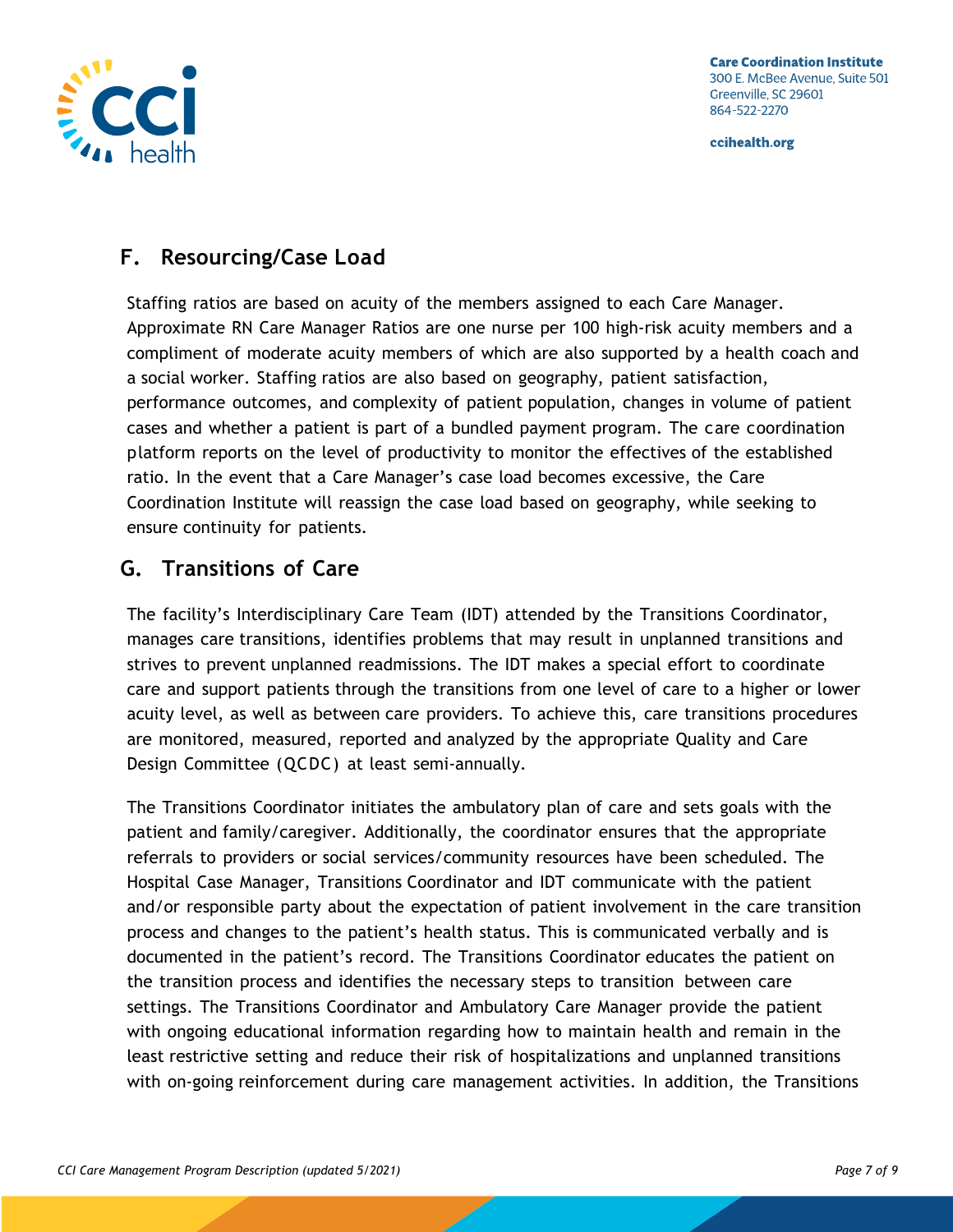

Coordinator and Ambulatory Care Manager perform a huddle at the bedside with the patient and family/caregiver at discharge.

#### **H. Stakeholder Engagement**

The Care Manager collaborates with the health plans and their programs, practitioners, and vendors regarding the care and treatment plan, as indicated, as well as consistently keeping Primary Care Provider (PCP) informed of patient status through documentation in the EHR or communication with specialists, as appropriate. The Care Manager may also attend ambulatory practice huddles to discuss patients as appropriate.

The Care Manager assesses the patient, develops a care plan, identifies barriers to care, community resources to leverage, as well as engages the patient in their health goals. In developing this plan, the Care Manager and the patient define goals that the patient/caregiver feels are feasible and that will help the patient improve their health status. The goal is to have the patient feel as though they have assisted in developing the plan and increase their level of confidence to self-manage.

The Care Manger will address with the patient:

- a. Monitoring and problem solving
- b. Medication administration
- c. Skills and strategies to manage signs or symptoms
- d. Diet and physical activity
- e. Coping with emotions (anxiety, depression, etc.)
- f. Reducing unhealthy behaviors (smoking, alcohol, etc.)
- g. Importance of keeping provider appointments as scheduled

Care Managers provide patients education and tools which promote self-management. These resources are accessed via Health Wise, an online library of health education materials, self- management tools and shared decision-making support mechanisms. These resources facilitate shared decision-making and enable the patient to make informed decisions about their health. If there is a caregiver, the Care Manager will include them in the discussion, ensuring that the caregiver is able to provide the support required by the care plan. The Care Manager will assess the burden on the caregiver as well.